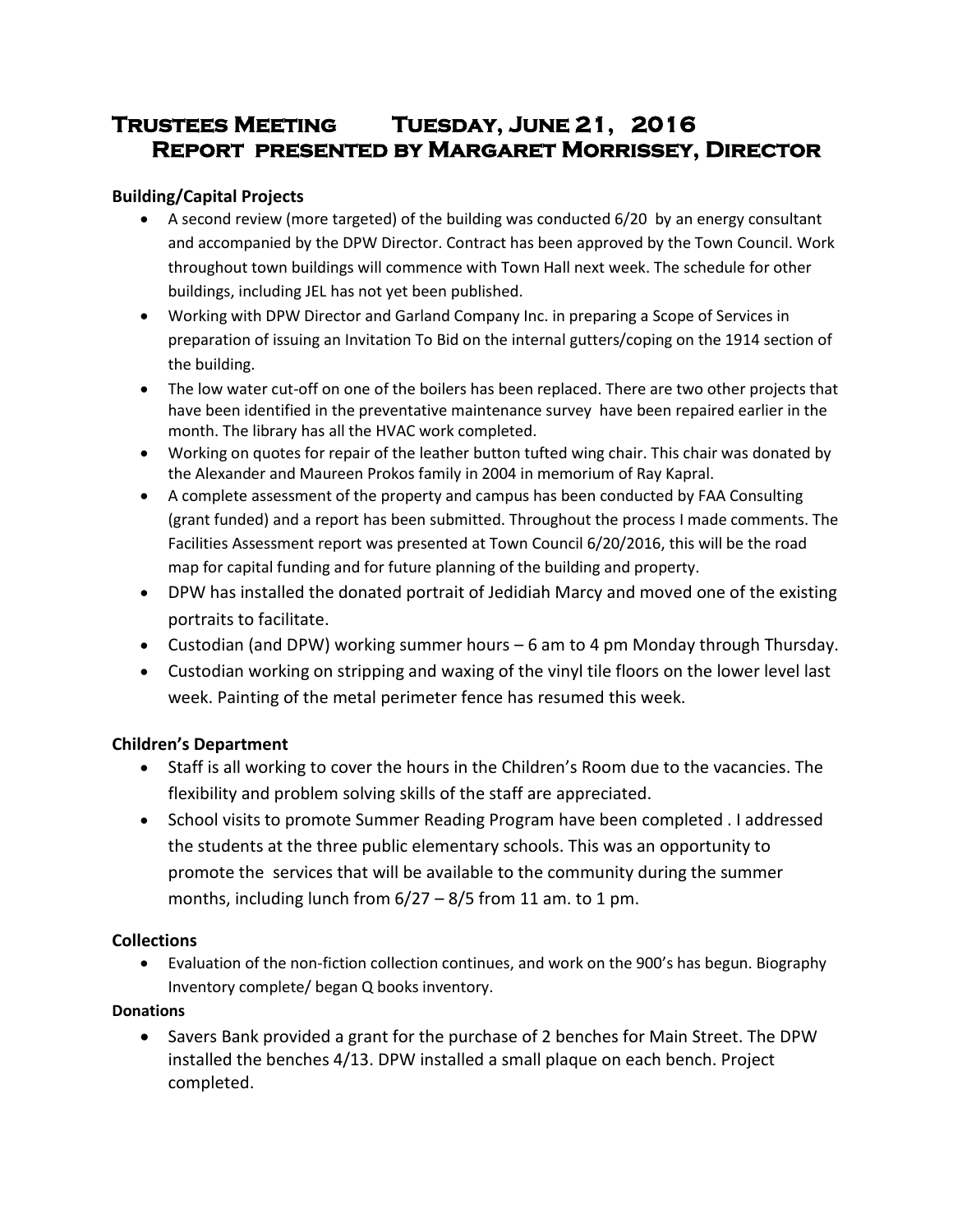### **FOJEL**

 Friends of JEL organizing an event as part of the international Knit-In-Public day, at the town common on Saturday 6/18 from 11 am to 3 pm. I attended and the JEL Banner was displayed and photos posted to Facebook

#### **Grants**

 $\bullet$ 

#### **Literacy Volunteers**

 $\bullet$ 

#### **Long Range Plan**

 Two consultants have been contacted Deb Hoadley and Joan Menard and the proposals are presented separately at today's meeting.

#### **Media and Social Media**

### *as of today:*

| 1,532 | subscribers to the eNewsletter | (Constant Contact)       |
|-------|--------------------------------|--------------------------|
| 747   | "likes" on Facebook            |                          |
| 2,418 | JEL Website Sessions           | $(May 1 - May 30, 2016)$ |

#### **Meetings**

- Invited to meet with Australian delegation from Zeiss at the Optical Heritage Museum 6/3 and discussed digitization of optical materials among other topics.
- Attended Town Council 6/20 where Facilities Assessment Report was presented

#### **Outreach**

- School visits to Charlton Street 6/2, West Street 6/9 and Eastford Road 6/14 have been made to promote Summer Reading.
- Coordinating with *Center of Hope* and *Southern Worcester County Educational Collaborative* to arrange for staffing of the Summer Food Service program that will be offered 6/27 to 8/5.
- Participated in the *Acorn Adventure* Sunday 6/12. The hike was conducted through McKinstry Brook area - and was presented as part of the Bicentennial events offered by *The Last Green Valley.*

#### **Proctoring**

Adult Services Librarian proctored an exam for a University of Maine student on 6/9.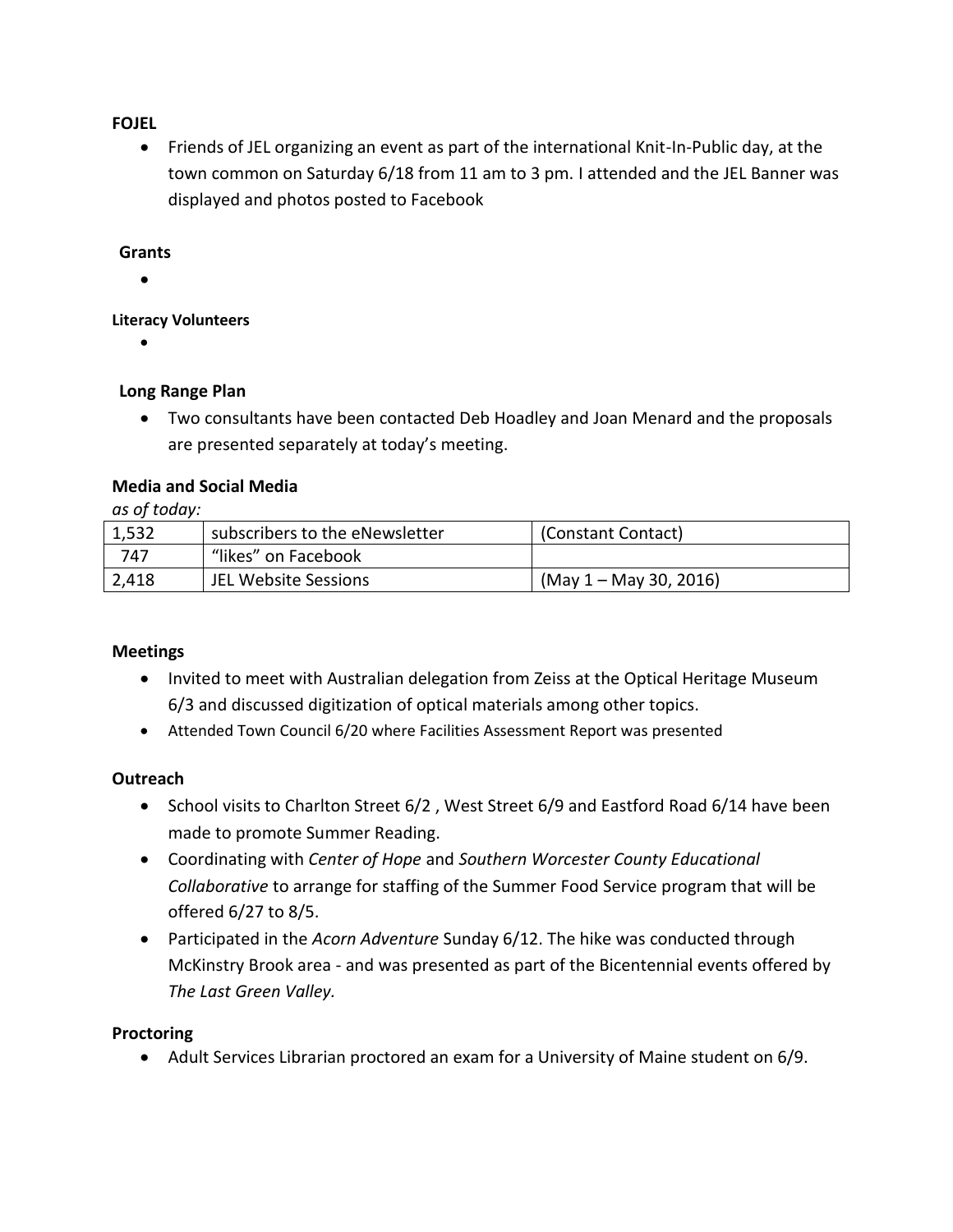### **Programs**

- Due to the success of the first series, the Chronic Disease Self Management Workshop (a partnership with the YMCA and Tri-Valley) a new series began 5/18.
- The Library Box Office continues, and the new brochure for the next 6 months is available.
- Thematic displays in all departments have been updated in June we are focusing on displaying Summer Reading materials, Father's Day and Oversize books.
- Lively meeting of Krosslink the network for entrepreneurs. Presentations were well received.

# **Research/Archive**

Re- organization of the History Room continues.

# **Safety and Security**

- The police have been visiting the library as part of the downtown beat and creating a feeling of greater security and visibility.
- Reminded the Police Chief of our request for safety training at JEL. It is on his radar and we are just looking for a suitable date to conduct the training.
- Custodian found two hypodermic syringes on the library property. A Sharpes box has been obtained to safely dispose of these items.
- I found a 4" fully extended knife in the parking lot. Reported to PD and Officer Beinema came by to retrieve and dispose.
- I have identified a possible grant of \$5,000 that can be used towards the upgrade of the camera system. It does not open until the new fiscal year and I hope we will be successful in our application.

# **Schools**

- Library Director conducted the school visits in the absence of a Children's Librarian
- The books for all of the local schools, as well as school choice districts, have been pulled and are on display. Some of the suggested reading lists arrived late so are still being processed. Books will be supplemented through Interlibrary Loan as well.
- Attended Career Day at Charlton Street School 6/3
- Attended Community Appreciation Day at West Street School 6/10

# **Staff**

 Staff vacancies Children's Librarian and 10 h.p.w. Library Aide position have been posted by HR Specialist. The applications will be reviewed next week and hopefully we can schedule interviews.

### **Summer Reading**

- Summer Reading Program 2016 theme is sports related "*Ready, Set Read*" Final preparations are underway. Pre-Registration starts 6/23 and 6/24.
- SRP officially kicks off on 6/27 with a concert by Jay Mankita at 6:30 pm.